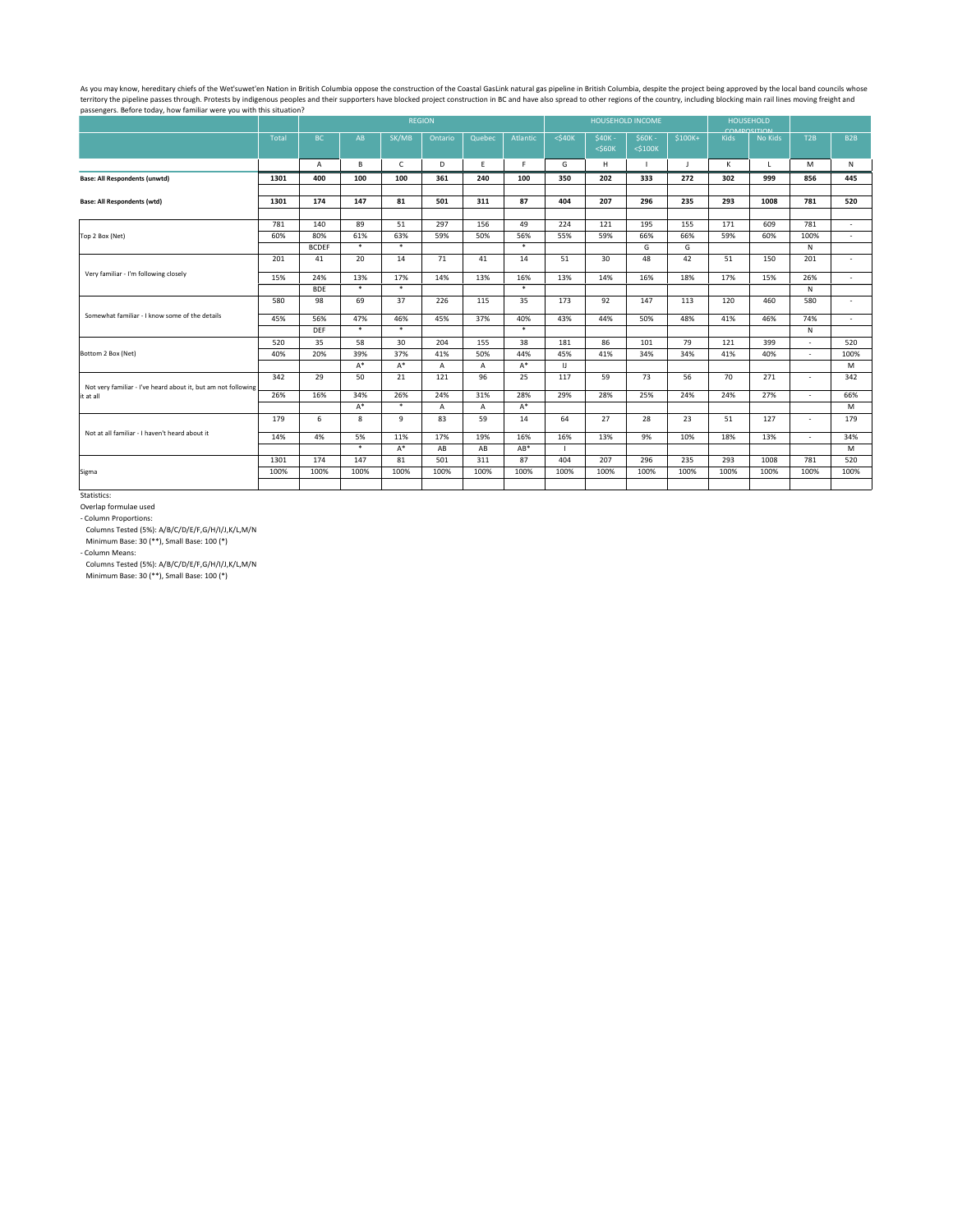|                                      |       |           |                |                | <b>REGION</b> |              |                 | HOUSEHOLD INCOME |                          |                           |          |             | <b>HOUSEHOLD</b><br><b>COMPOSITION</b> |              |                  |
|--------------------------------------|-------|-----------|----------------|----------------|---------------|--------------|-----------------|------------------|--------------------------|---------------------------|----------|-------------|----------------------------------------|--------------|------------------|
|                                      | Total | <b>BC</b> | AB             | SK/MB          | Ontario       | Quebec       | Atlantic        | $<$ \$40 $K$     | $$40K -$<br>$<$ \$60 $K$ | $$60K -$<br>$<$ \$100 $K$ | $$100K+$ | <b>Kids</b> | No Kids                                | T2B          | B <sub>2</sub> B |
|                                      |       | A         | B              | $\mathsf{C}$   | D             | E            | F.              | G                | H                        | $\blacksquare$            | J        | K           | $\mathsf{L}$                           | M            | N                |
| <b>Base: All Respondents (unwtd)</b> | 1301  | 400       | 100            | 100            | 361           | 240          | 100             | 350              | 202                      | 333                       | 272      | 302         | 999                                    | 856          | 445              |
|                                      |       |           |                |                |               |              |                 |                  |                          |                           |          |             |                                        |              |                  |
| <b>Base: All Respondents (wtd)</b>   | 1301  | 174       | 147            | 81             | 501           | 311          | 87              | 404              | 207                      | 296                       | 235      | 293         | 1008                                   | 781          | 520              |
|                                      | 415   | 50        | 27             | 22             | 180           | 117          | 18              | 128              | 67                       | 109                       | 65       | 96          | 319                                    | 299          | 115              |
| Top 2 Box (Net)                      | 32%   | 29%       | 19%            | 27%            | 36%           | 38%          | 20%             | 32%              | 32%                      | 37%                       | 28%      | 33%         | 32%                                    | 38%          | 22%              |
|                                      |       |           | $\ast$         | $\ast$         | <b>BF</b>     | ABF          | $\ast$          |                  |                          | $\mathsf{J}$              |          |             |                                        | N            |                  |
|                                      | 128   | 16        | 8              | $\mathbf{3}$   | 54            | 39           | $\overline{7}$  | 45               | 15                       | 36                        | 16       | 22          | 106                                    | 99           | 29               |
| Very favourable                      | 10%   | 9%        | 6%             | 4%             | 11%           | 13%          | 8%              | 11%              | 7%                       | 12%                       | 7%       | 7%          | 11%                                    | 13%          | 6%               |
|                                      |       |           | $\ast$         | $\ast$         |               | $\mathsf{C}$ | $\ast$          |                  |                          |                           |          |             |                                        | $\mathsf{N}$ |                  |
|                                      | 286   | 34        | 19             | 18             | 126           | 78           | 10              | 83               | 52                       | 73                        | 49       | 74          | 213                                    | 200          | 86               |
| Somewhat favourable                  | 22%   | 20%       | 13%            | 23%            | 25%           | 25%          | 12%             | 20%              | 25%                      | 25%                       | 21%      | 25%         | 21%                                    | 26%          | 17%              |
|                                      |       |           | $\ast$         | $\ast$         | <b>BF</b>     | <b>BF</b>    | $\ast$          |                  |                          |                           |          |             |                                        | $\mathsf{N}$ |                  |
|                                      | 633   | 111       | 87             | 45             | 194           | 145          | 50              | 176              | 97                       | 143                       | 138      | 131         | 502                                    | 443          | 190              |
| Bottom 2 Box (Net)                   | 49%   | 64%       | 59%            | 56%            | 39%           | 47%          | 58%             | 43%              | 47%                      | 48%                       | 59%      | 45%         | 50%                                    | 57%          | 36%              |
|                                      |       | DE        | D <sup>*</sup> | $\mathsf{D}^*$ |               |              | $\mathsf{D}^*$  |                  |                          |                           | GHI      |             |                                        | N            |                  |
|                                      | 282   | 45        | 22             | 16             | 94            | 83           | 22              | 85               | 29                       | 66                        | 64       | 69          | 213                                    | 168          | 114              |
| Somewhat unfavourable                | 22%   | 26%       | 15%            | 19%            | 19%           | 27%          | 25%             | 21%              | 14%                      | 22%                       | 27%      | 24%         | 21%                                    | 21%          | 22%              |
|                                      |       | <b>BD</b> | $\ast$         | $\ast$         |               | <b>BD</b>    | $\ast$          |                  |                          | H                         | H.       |             |                                        |              |                  |
|                                      | 351   | 66        | 64             | 30             | 100           | 63           | 28              | 91               | 68                       | 76                        | 74       | 62          | 289                                    | 275          | 76               |
| Very unfavourable                    | 27%   | 38%       | 44%            | 37%            | 20%           | 20%          | 32%             | 23%              | 33%                      | 26%                       | 31%      | 21%         | 29%                                    | 35%          | 15%              |
|                                      |       | DE        | $DE*$          | $DE*$          |               |              | $\mathsf{DE}^*$ |                  | G                        |                           | G        |             | K                                      | N            |                  |
|                                      | 254   | 13        | 33             | 13             | 127           | 48           | 19              | 101              | 43                       | 44                        | 32       | 66          | 188                                    | 39           | 215              |
| Don't know                           | 20%   | 8%        | 22%            | 17%            | 25%           | 16%          | 22%             | 25%              | 21%                      | 15%                       | 14%      | 23%         | 19%                                    | 5%           | 41%              |
|                                      |       |           | $A^*$          | $A^*$          | AE            | $\mathsf{A}$ | $A^*$           | IJ               |                          |                           |          |             |                                        |              | M                |
|                                      | 1301  | 174       | 147            | 81             | 501           | 311          | 87              | 404              | 207                      | 296                       | 235      | 293         | 1008                                   | 781          | 520              |
| Sigma                                | 100%  | 100%      | 100%           | 100%           | 100%          | 100%         | 100%            | 100%             | 100%                     | 100%                      | 100%     | 100%        | 100%                                   | 100%         | 100%             |
|                                      |       |           |                |                |               |              |                 |                  |                          |                           |          |             |                                        |              |                  |

Do you have a favourable or unfavourable view of these protests?

Statistics:

Overlap formulae used

Minimum Base: 30 (\*\*), Small Base: 100 (\*)

- Column Proportions:

Columns Tested (5%): A/B/C/D/E/F,G/H/I/J,K/L,M/N

Minimum Base: 30 (\*\*), Small Base: 100 (\*)

- Column Means:

Columns Tested (5%): A/B/C/D/E/F,G/H/I/J,K/L,M/N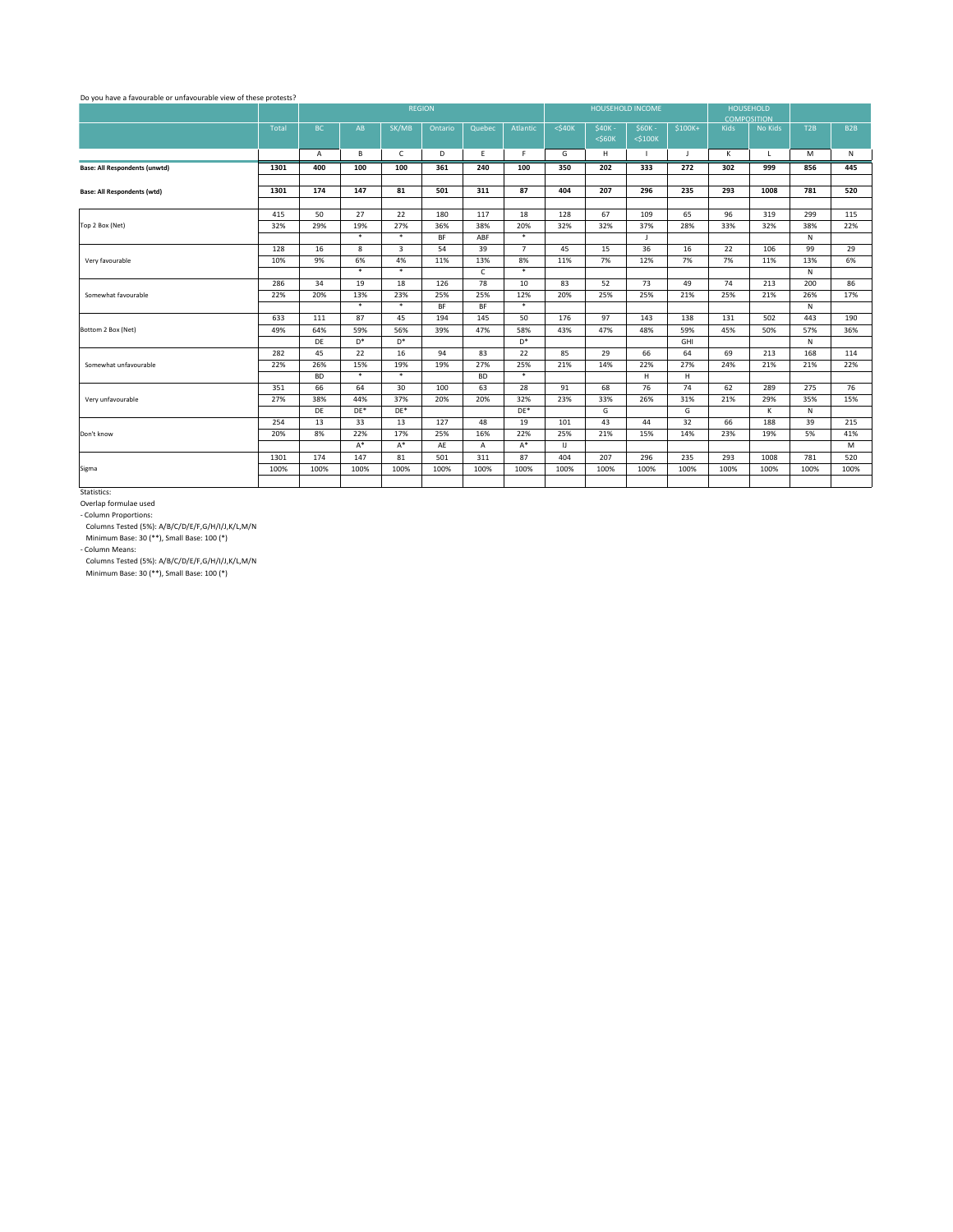|                                                                 |              | <b>REGION</b><br>HOUSEHOLD INCOME |        |              |         |        |          |                        |                          |                           |          | <b>HOUSEHOLD</b><br><b>COMPOSITION</b> |         |      |                 |
|-----------------------------------------------------------------|--------------|-----------------------------------|--------|--------------|---------|--------|----------|------------------------|--------------------------|---------------------------|----------|----------------------------------------|---------|------|-----------------|
|                                                                 | <b>Total</b> | <b>BC</b>                         | AB     | SK/MB        | Ontario | Quebec | Atlantic | $<$ \$40 $K$           | $$40K -$<br>$<$ \$60 $K$ | $$60K -$<br>$<$ \$100 $K$ | $$100K+$ | Kids                                   | No Kids | T2B  | B <sub>2B</sub> |
|                                                                 |              | A                                 | B      | $\mathsf{C}$ | D       | E      |          | G                      | H                        |                           |          | K                                      | L       | M    | N               |
| <b>Base: All Respondents (unwtd)</b>                            | 1301         | 400                               | 100    | 100          | 361     | 240    | 100      | 350                    | 202                      | 333                       | 272      | 302                                    | 999     | 856  | 445             |
|                                                                 |              |                                   |        |              |         |        |          |                        |                          |                           |          |                                        |         |      |                 |
| <b>Base: All Respondents (wtd)</b>                              | 1301         | 174                               | 147    | 81           | 501     | 311    | 87       | 404                    | 207                      | 296                       | 235      | 293                                    | 1008    | 781  | 520             |
|                                                                 |              |                                   |        |              |         |        |          |                        |                          |                           |          |                                        |         |      |                 |
|                                                                 | 495          | 61                                | 53     | 24           | 209     | 116    | 32       | 157                    | 72                       | 129                       | 89       | 120                                    | 375     | 332  | 163             |
| Sign of a healthy democracy and strong freedom of<br>expression | 38%          | 35%                               | 36%    | 30%          | 42%     | 37%    | 37%      | 39%                    | 35%                      | 44%                       | 38%      | 41%                                    | 37%     | 43%  | 31%             |
|                                                                 |              |                                   | $\ast$ | $\ast$       |         |        | $\ast$   |                        |                          |                           |          |                                        |         | N    |                 |
|                                                                 | 444          | 82                                | 63     | 38           | 141     | 90     | 31       | 117                    | 79                       | 114                       | 95       | 90                                     | 354     | 334  | 111             |
| Sign of an unhealthy democracy and a declining rule of law      | 34%          | 47%                               | 43%    | 47%          | 28%     | 29%    | 35%      | 29%                    | 38%                      | 39%                       | 41%      | 31%                                    | 35%     | 43%  | 21%             |
|                                                                 |              | <b>DEF</b>                        | $DE*$  | $DE*$        |         |        | $\ast$   |                        |                          | G                         | G        |                                        |         | N    |                 |
|                                                                 | 362          | 31                                | 30     | 19           | 151     | 106    | 24       | 130                    | 56                       | 53                        | 51       | 82                                     | 279     | 115  | 246             |
| Don't know                                                      | 28%          | 18%                               | 21%    | 23%          | 30%     | 34%    | 28%      | 32%                    | 27%                      | 18%                       | 22%      | 28%                                    | 28%     | 15%  | 47%             |
|                                                                 |              |                                   | $\ast$ | $\ast$       | A       | AB     | $A^*$    | $\mathsf{I}\mathsf{J}$ |                          |                           |          |                                        |         |      | M               |
|                                                                 | 1301         | 174                               | 147    | 81           | 501     | 311    | 87       | 404                    | 207                      | 296                       | 235      | 293                                    | 1008    | 781  | 520             |
| Sigma                                                           | 100%         | 100%                              | 100%   | 100%         | 100%    | 100%   | 100%     | 100%                   | 100%                     | 100%                      | 100%     | 100%                                   | 100%    | 100% | 100%            |
|                                                                 |              |                                   |        |              |         |        |          |                        |                          |                           |          |                                        |         |      |                 |

## Do you think these protests are more a sign of a healthy democracy and strong freedom of expression, or more a sign of an unhealthy democracy and a declining rule of law

Statistics:

Columns Tested (5%): A/B/C/D/E/F,G/H/I/J,K/L,M/N

Minimum Base: 30 (\*\*), Small Base: 100 (\*)

Overlap formulae used

- Column Proportions:

Columns Tested (5%): A/B/C/D/E/F,G/H/I/J,K/L,M/N

Minimum Base: 30 (\*\*), Small Base: 100 (\*)

- Column Means: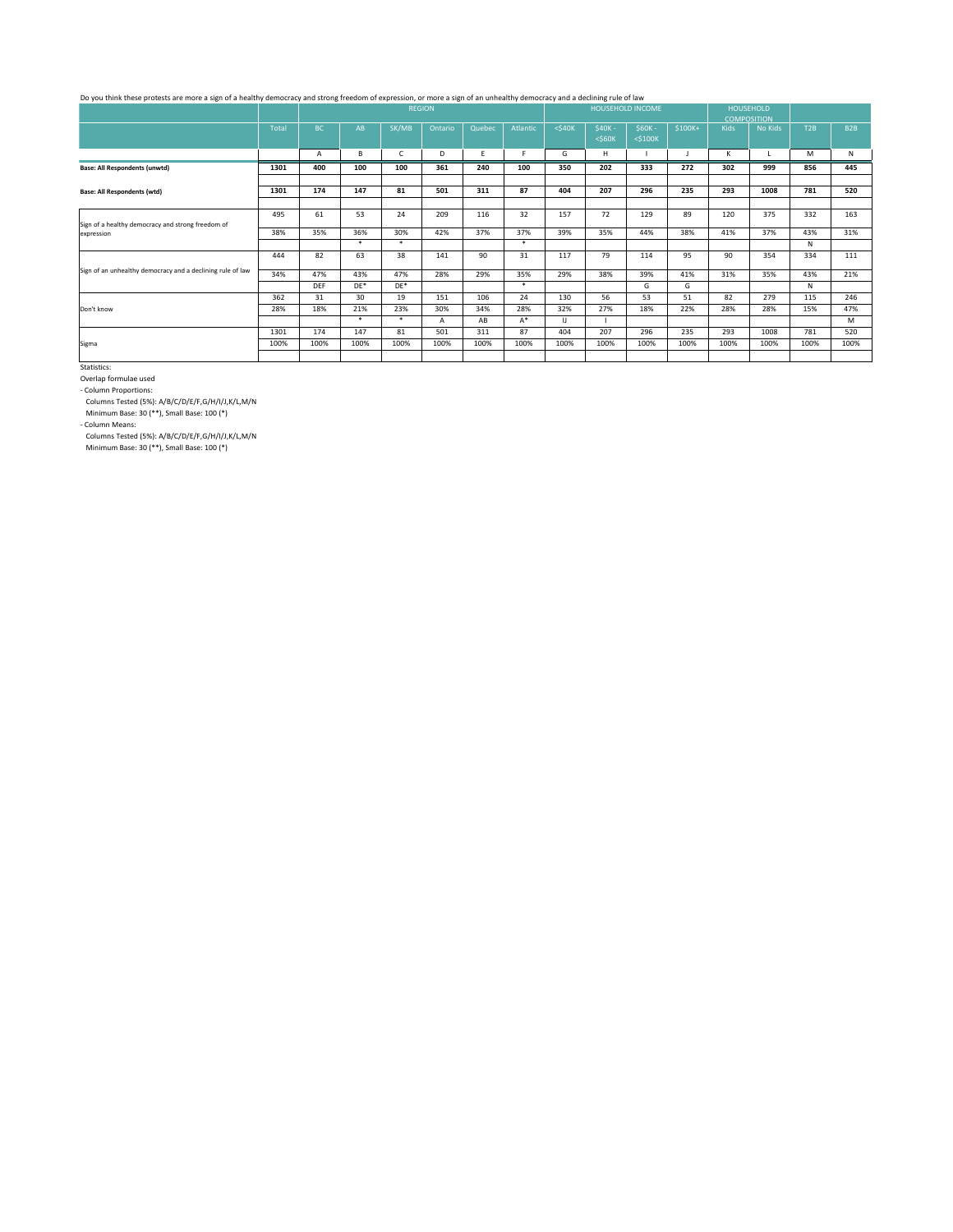|                                                        |              |            |        |              | <b>REGION</b> |              |          |              |                          | HOUSEHOLD INCOME          |          | <b>COMPOSITION</b> | <b>HOUSEHOLD</b> |      |                  |
|--------------------------------------------------------|--------------|------------|--------|--------------|---------------|--------------|----------|--------------|--------------------------|---------------------------|----------|--------------------|------------------|------|------------------|
|                                                        | <b>Total</b> | BC         | AB     | SK/MB        | Ontario       | Quebec       | Atlantic | $<$ \$40 $K$ | $$40K -$<br>$<$ \$60 $K$ | $$60K -$<br>$<$ \$100 $K$ | $$100K+$ | <b>Kids</b>        | No Kids          | T2B  | B <sub>2</sub> B |
|                                                        |              | A          | B      | $\mathsf{C}$ | D             | E.           | F.       | G            | H                        |                           |          | K                  | L                | M    | N                |
| <b>Base: All Respondents (unwtd)</b>                   | 1301         | 400        | 100    | 100          | 361           | 240          | 100      | 350          | 202                      | 333                       | 272      | 302                | 999              | 856  | 445              |
|                                                        |              |            |        |              |               |              |          |              |                          |                           |          |                    |                  |      |                  |
| <b>Base: All Respondents (wtd)</b>                     | 1301         | 174        | 147    | 81           | 501           | 311          | 87       | 404          | 207                      | 296                       | 235      | 293                | 1008             | 781  | 520              |
|                                                        |              |            |        |              |               |              |          |              |                          |                           |          |                    |                  |      |                  |
| Indigenous Canadians and others who oppose the project | 355          | 38         | 15     | 16           | 159           | 106          | 21       | 107          | 49                       | 92                        | 51       | 89                 | 266              | 223  | 132              |
|                                                        | 27%          | 22%        | 10%    | 19%          | 32%           | 34%          | 25%      | 26%          | 24%                      | 31%                       | 22%      | 30%                | 26%              | 29%  | 25%              |
|                                                        |              | B          | $\ast$ | $\ast$       | ABC           | <b>ABC</b>   | $B^*$    |              |                          |                           |          |                    |                  |      |                  |
|                                                        | 443          | 82         | 74     | 36           | 145           | 78           | 28       | 129          | 84                       | 95                        | 95       | 92                 | 351              | 333  | 110              |
| Government and others who support the project          | 34%          | 47%        | 50%    | 45%          | 29%           | 25%          | 32%      | 32%          | 40%                      | 32%                       | 40%      | 32%                | 35%              | 43%  | 21%              |
|                                                        |              | <b>DEF</b> | DEF*   | $DE*$        |               |              | $\ast$   |              |                          |                           |          |                    |                  | N    |                  |
|                                                        | 503          | 54         | 58     | 29           | 196           | 127          | 38       | 168          | 74                       | 109                       | 89       | 111                | 392              | 224  | 278              |
| Neither                                                | 39%          | 31%        | 40%    | 36%          | 39%           | 41%          | 44%      | 42%          | 36%                      | 37%                       | 38%      | 38%                | 39%              | 29%  | 54%              |
|                                                        |              |            | $\ast$ | $\ast$       | A             | $\mathsf{A}$ | $A^*$    |              |                          |                           |          |                    |                  |      | M                |
|                                                        | 1301         | 174        | 147    | 81           | 501           | 311          | 87       | 404          | 207                      | 296                       | 235      | 293                | 1008             | 781  | 520              |
| Sigma                                                  | 100%         | 100%       | 100%   | 100%         | 100%          | 100%         | 100%     | 100%         | 100%                     | 100%                      | 100%     | 100%               | 100%             | 100% | 100%             |
|                                                        |              |            |        |              |               |              |          |              |                          |                           |          |                    |                  |      |                  |

## In your view, who is being more fair and reasonable in the current dispute?

Statistics:

Columns Tested (5%): A/B/C/D/E/F,G/H/I/J,K/L,M/N

Minimum Base: 30 (\*\*), Small Base: 100 (\*)

Overlap formulae used

- Column Proportions:

Columns Tested (5%): A/B/C/D/E/F,G/H/I/J,K/L,M/N

Minimum Base: 30 (\*\*), Small Base: 100 (\*)

- Column Means: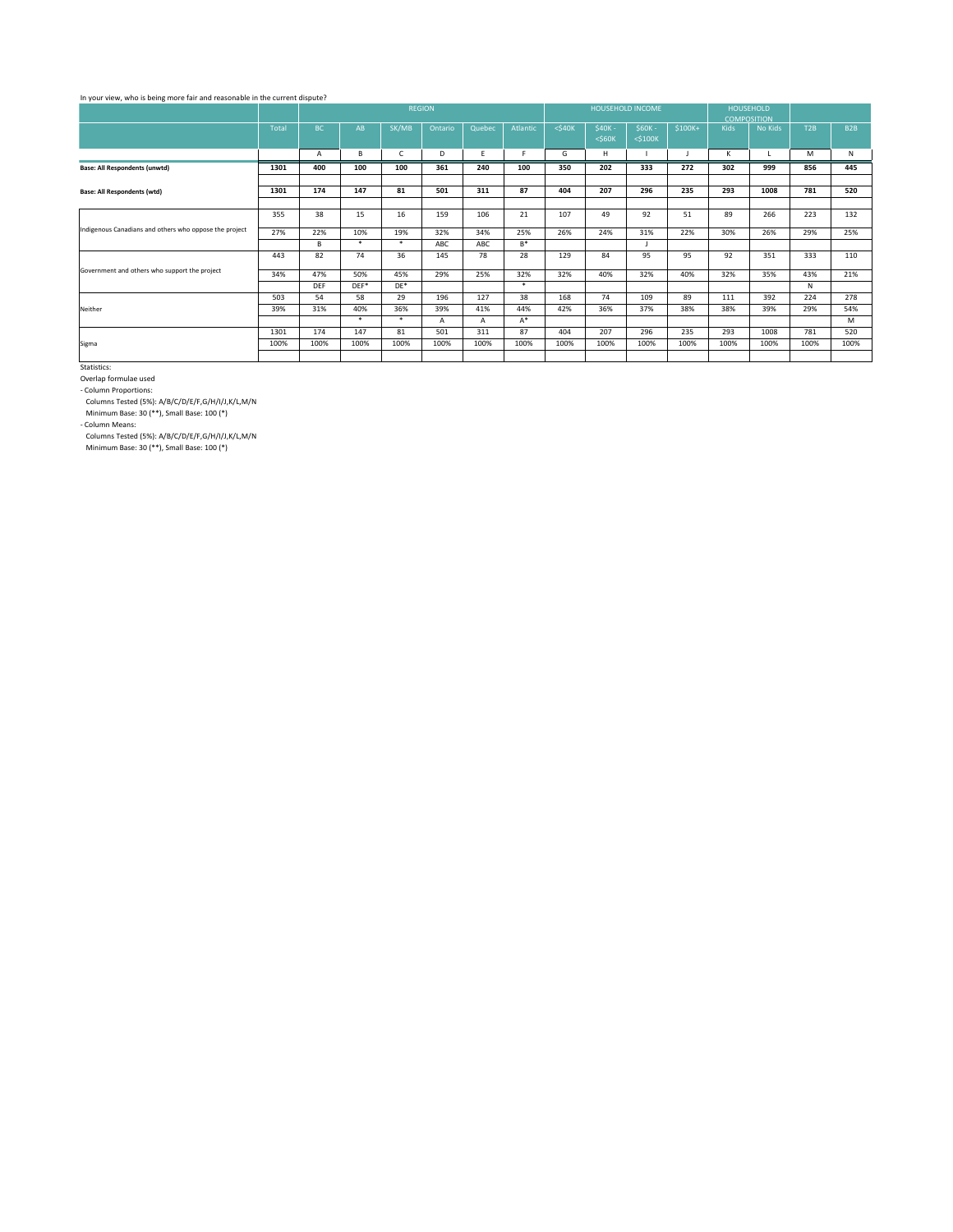|                                      |              | <b>REGION</b> |        |                |              |              |                |              | <b>HOUSEHOLD INCOME</b>  |                           |          | <b>COMPOSITION</b> | <b>HOUSEHOLD</b> |      |                  |
|--------------------------------------|--------------|---------------|--------|----------------|--------------|--------------|----------------|--------------|--------------------------|---------------------------|----------|--------------------|------------------|------|------------------|
|                                      | <b>Total</b> | BC            | AB     | SK/MB          | Ontario      | Quebec       | Atlantic       | $<$ \$40 $K$ | $$40K -$<br>$<$ \$60 $K$ | $$60K -$<br>$<$ \$100 $K$ | $$100K+$ | <b>Kids</b>        | No Kids          | T2B  | B <sub>2</sub> B |
|                                      |              | $\mathsf{A}$  | B      | $\mathsf{C}$   | D            | E.           | F.             | G            | H                        |                           | J        | К                  | $\mathsf{L}$     | M    | $\mathsf{N}$     |
| <b>Base: All Respondents (unwtd)</b> | 1301         | 400           | 100    | 100            | 361          | 240          | 100            | 350          | 202                      | 333                       | 272      | 302                | 999              | 856  | 445              |
|                                      |              |               |        |                |              |              |                |              |                          |                           |          |                    |                  |      |                  |
| <b>Base: All Respondents (wtd)</b>   | 1301         | 174           | 147    | 81             | 501          | 311          | 87             | 404          | 207                      | 296                       | 235      | 293                | 1008             | 781  | 520              |
|                                      | 690          | 119           | 101    | 49             | 242          | 130          | 48             | 184          | 118                      | 172                       | 138      | 145                | 545              | 506  | 184              |
| Top 2 Box (Net)                      | 53%          | 68%           | 69%    | 61%            | 48%          | 42%          | 55%            | 46%          | 57%                      | 58%                       | 59%      | 50%                | 54%              | 65%  | 35%              |
|                                      |              | <b>DEF</b>    | $DE*$  | $\mathsf{E}^*$ |              |              | $\mathsf{E}^*$ |              | G                        | G                         | G        |                    |                  | N    |                  |
|                                      | 356          | 74            | 72     | 30             | 108          | 50           | 22             | 99           | 66                       | 79                        | 73       | 66                 | 290              | 285  | 71               |
| Strongly support                     | 27%          | 42%           | 49%    | 37%            | 22%          | 16%          | 25%            | 24%          | 32%                      | 27%                       | 31%      | 23%                | 29%              | 36%  | 14%              |
|                                      |              | <b>DEF</b>    | $DEF*$ | $DE*$          |              |              | $\ast$         |              |                          |                           |          |                    |                  | N    |                  |
|                                      | 334          | 45            | 29     | 19             | 135          | 80           | 26             | 85           | 52                       | 93                        | 65       | 79                 | 255              | 221  | 113              |
| Somewhat support                     | 26%          | 26%           | 20%    | 23%            | 27%          | 26%          | 30%            | 21%          | 25%                      | 31%                       | 28%      | 27%                | 25%              | 28%  | 22%              |
|                                      |              |               | $\ast$ | $\ast$         |              |              | $\ast$         |              |                          | G                         |          |                    |                  | N    |                  |
|                                      | 365          | 39            | 22     | 17             | 147          | 118          | 21             | 133          | 56                       | 87                        | 61       | 87                 | 277              | 217  | 148              |
| Bottom 2 Box (Net)                   | 28%          | 22%           | 15%    | 21%            | 29%          | 38%          | 24%            | 33%          | 27%                      | 29%                       | 26%      | 30%                | 28%              | 28%  | 28%              |
|                                      |              |               | $\ast$ | $\ast$         | AB           | <b>ABCF</b>  | $\ast$         |              |                          |                           |          |                    |                  |      |                  |
|                                      | 205          | 18            | 14     | 14             | 78           | 70           | 12             | 77           | 35                       | 40                        | 40       | 54                 | 151              | 107  | 98               |
| Somewhat oppose                      | 16%          | 11%           | 9%     | 17%            | 16%          | 22%          | 14%            | 19%          | 17%                      | 14%                       | 17%      | 19%                | 15%              | 14%  | 19%              |
|                                      |              |               | $\ast$ | $\ast$         |              | AB           | $\ast$         |              |                          |                           |          |                    |                  |      | M                |
|                                      | 159          | 20            | 8      | $\overline{4}$ | 70           | 48           | 9              | 56           | 22                       | 46                        | 20       | 33                 | 126              | 110  | 49               |
| Strongly oppose                      | 12%          | 12%           | 6%     | 5%             | 14%          | 16%          | 10%            | 14%          | 10%                      | 16%                       | 9%       | 11%                | 13%              | 14%  | 10%              |
|                                      |              |               | $\ast$ | $\ast$         | BC           | BC           | $\ast$         |              |                          | J                         |          |                    |                  | N    |                  |
|                                      | 247          | 17            | 24     | 14             | 111          | 63           | 18             | 87           | 33                       | 37                        | 36       | 61                 | 186              | 58   | 189              |
| Don't know                           | 19%          | 10%           | 16%    | 18%            | 22%          | 20%          | 20%            | 22%          | 16%                      | 13%                       | 15%      | 21%                | 18%              | 7%   | 36%              |
|                                      |              |               | $\ast$ | $A^*$          | $\mathsf{A}$ | $\mathsf{A}$ | $A^*$          |              |                          |                           |          |                    |                  |      | M                |
|                                      | 1301         | 174           | 147    | 81             | 501          | 311          | 87             | 404          | 207                      | 296                       | 235      | 293                | 1008             | 781  | 520              |
| Sigma                                | 100%         | 100%          | 100%   | 100%           | 100%         | 100%         | 100%           | 100%         | 100%                     | 100%                      | 100%     | 100%               | 100%             | 100% | 100%             |
|                                      |              |               |        |                |              |              |                |              |                          |                           |          |                    |                  |      |                  |

#### Do you support intervention by police to end the blockade of key transportation corridors by indigenous protesters?

Statistics:

Overlap formulae used

Minimum Base: 30 (\*\*), Small Base: 100 (\*)

- Column Proportions:

Columns Tested (5%): A/B/C/D/E/F,G/H/I/J,K/L,M/N

Minimum Base: 30 (\*\*), Small Base: 100 (\*)

- Column Means:

Columns Tested (5%): A/B/C/D/E/F,G/H/I/J,K/L,M/N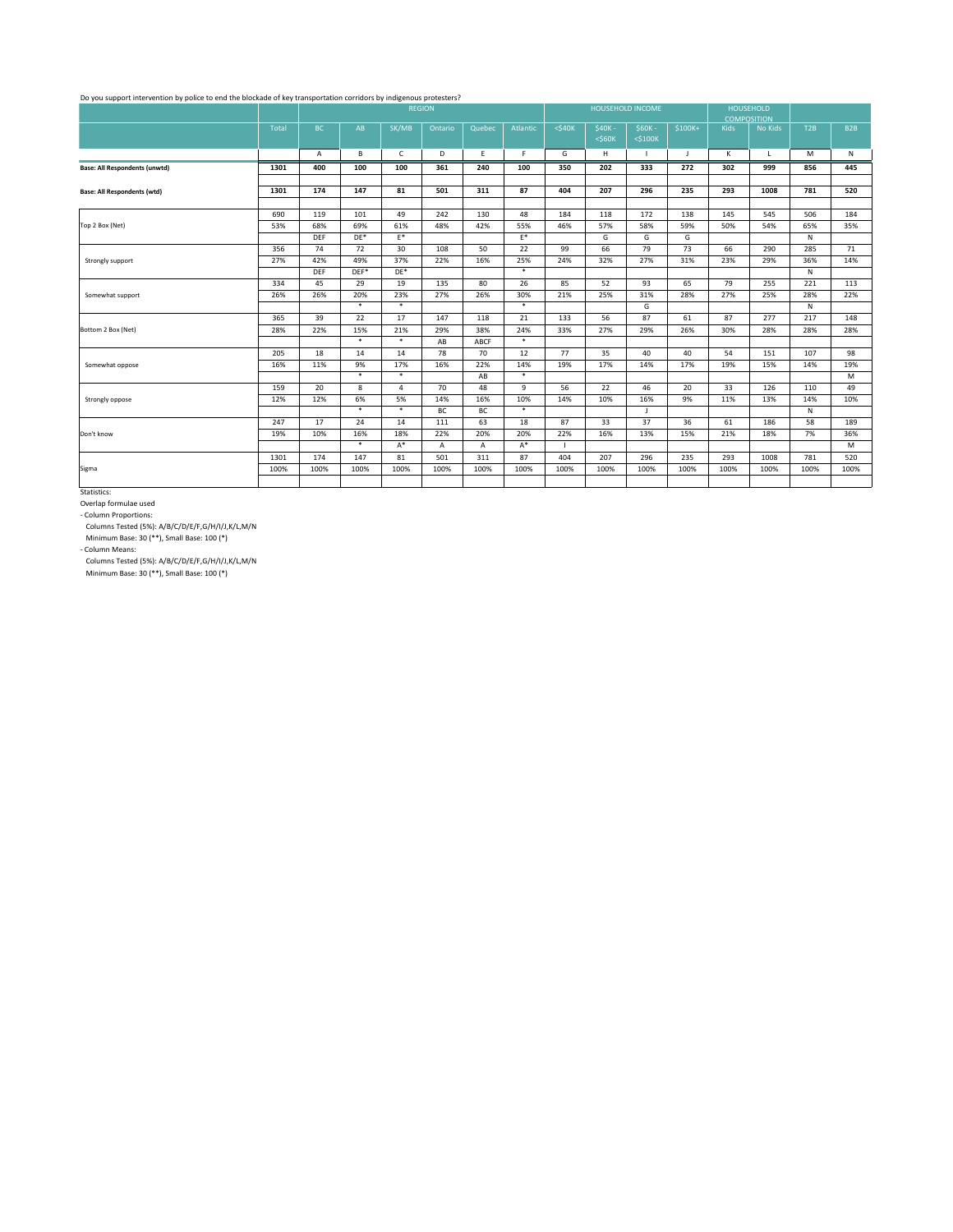|                                      |       |            | <b>REGION</b> |                |         |        |          |              | <b>HOUSEHOLD INCOME</b> |               |          |              | <b>HOUSEHOLD</b>                     |                                                                                      |                  |
|--------------------------------------|-------|------------|---------------|----------------|---------|--------|----------|--------------|-------------------------|---------------|----------|--------------|--------------------------------------|--------------------------------------------------------------------------------------|------------------|
|                                      | Total | <b>BC</b>  | AB            | SK/MB          | Ontario | Quebec | Atlantic | $<$ \$40 $K$ | \$40K-                  | $$60K -$      | $$100K+$ | <b>Kids</b>  | <b>COMPOSITION</b><br><b>No Kids</b> |                                                                                      | B <sub>2</sub> B |
|                                      |       |            |               |                |         |        |          |              | $<$ \$60 $K$            | $<$ \$100 $K$ |          |              |                                      |                                                                                      |                  |
|                                      |       | A          | B             | $\mathsf{C}$   | D       | E.     | F        | G            | H                       |               | J        | K            | $\mathsf{L}$                         | M                                                                                    | N                |
| <b>Base: All Respondents (unwtd)</b> | 1301  | 400        | 100           | 100            | 361     | 240    | 100      | 350          | 202                     | 333           | 272      | 302          | 999                                  | 856                                                                                  | 445              |
| <b>Base: All Respondents (wtd)</b>   | 1301  | 174        | 147           | 81             | 501     | 311    | 87       | 404          | 207                     | 296           | 235      | 293          | 1008                                 | 781                                                                                  | 520              |
|                                      |       |            |               |                |         |        |          |              |                         |               |          |              |                                      |                                                                                      |                  |
|                                      | 511   | 50         | 36            | 23             | 223     | 147    | 32       | 171          | 74                      | 126           | 71       | 138          | 373                                  | 292                                                                                  | 219              |
| Top 2 Box (Net)                      | 39%   | 29%        | 24%           | 28%            | 45%     | 47%    | 37%      | 42%          | 36%                     | 43%           | 30%      | 47%          | 37%                                  | 37%                                                                                  | 42%              |
|                                      |       |            | $\ast$        | $\ast$         | ABC     | ABC    | $\ast$   | $\mathsf{J}$ |                         | $\mathbf{I}$  |          | $\mathsf{L}$ |                                      |                                                                                      |                  |
|                                      | 152   | 15         | 15            | 6              | 64      | 46     | 5        | 47           | 20                      | 45            | 15       | 33           | 119                                  | 107                                                                                  | 45               |
| Strongly agree                       | 12%   | 8%         | 10%           | 8%             | 13%     | 15%    | 6%       | 12%          | 10%                     | 15%           | 7%       | 11%          | 12%                                  | 14%                                                                                  | 9%               |
|                                      |       |            | $\ast$        | $\ast$         |         | AF     | $\ast$   |              |                         | $\mathbf{J}$  |          |              |                                      | T2B<br>N<br>184<br>24%<br>489<br>63%<br>236<br>30%<br>253<br>32%<br>N<br>781<br>100% |                  |
|                                      | 359   | 35         | 21            | 16             | 159     | 101    | 27       | 125          | 54                      | 82            | 55       | 105          | 254                                  |                                                                                      | 175              |
| Somewhat agree                       | 28%   | 20%        | 14%           | 20%            | 32%     | 32%    | 31%      | 31%          | 26%                     | 28%           | 24%      | 36%          | 25%                                  |                                                                                      | 34%              |
|                                      |       |            | $\ast$        | $\ast$         | AB      | AB     | $AB^*$   |              |                         |               |          | $\mathsf{L}$ |                                      |                                                                                      | M                |
|                                      | 790   | 124        | 111           | 58             | 278     | 164    | 55       | 233          | 133                     | 169           | 164      | 154          | 636                                  |                                                                                      | 301              |
| Bottom 2 Box (Net)                   | 61%   | 71%        | 76%           | 72%            | 55%     | 53%    | 63%      | 58%          | 64%                     | 57%           | 70%      | 53%          | 63%                                  |                                                                                      | 58%              |
|                                      |       | DE         | $DE*$         | $DE*$          |         |        | $\ast$   |              |                         |               | GI       |              | K                                    |                                                                                      |                  |
|                                      | 453   | 55         | 48            | 33             | 170     | 117    | 31       | 143          | 79                      | 98            | 87       | 95           | 359                                  |                                                                                      | 217              |
| Somewhat disagree                    | 35%   | 32%        | 32%           | 40%            | 34%     | 37%    | 36%      | 35%          | 38%                     | 33%           | 37%      | 32%          | 36%                                  |                                                                                      | 42%              |
|                                      |       |            | $\ast$        | $\ast$         |         |        | $\ast$   |              |                         |               |          |              |                                      |                                                                                      | M                |
|                                      | 337   | 69         | 64            | 25             | 107     | 47     | 24       | 90           | 55                      | 71            | 77       | 60           | 277                                  |                                                                                      | 84               |
| Strongly disagree                    | 26%   | 40%        | 43%           | 32%            | 21%     | 15%    | 27%      | 22%          | 26%                     | 24%           | 33%      | 20%          | 27%                                  |                                                                                      | 16%              |
|                                      |       | <b>DEF</b> | $DEF*$        | $\mathsf{E}^*$ |         |        | $E^*$    |              |                         |               | GI       |              | K.                                   |                                                                                      |                  |
|                                      | 1301  | 174        | 147           | 81             | 501     | 311    | 87       | 404          | 207                     | 296           | 235      | 293          | 1008                                 |                                                                                      | 520              |
| Sigma                                | 100%  | 100%       | 100%          | 100%           | 100%    | 100%   | 100%     | 100%         | 100%                    | 100%          | 100%     | 100%         | 100%                                 |                                                                                      | 100%             |
|                                      |       |            |               |                |         |        |          |              |                         |               |          |              |                                      |                                                                                      |                  |

# To what extent do you agree or disagree with the following statements: - First Nations protestors are conducting justified and legitimate protests by shutting down roads and rail lines

Statistics:

Overlap formulae used

- Column Proportions:

Columns Tested (5%): A/B/C/D/E/F,G/H/I/J,K/L,M/N

Minimum Base: 30 (\*\*), Small Base: 100 (\*)

- Column Means:

Columns Tested (5%): A/B/C/D/E/F,G/H/I/J,K/L,M/N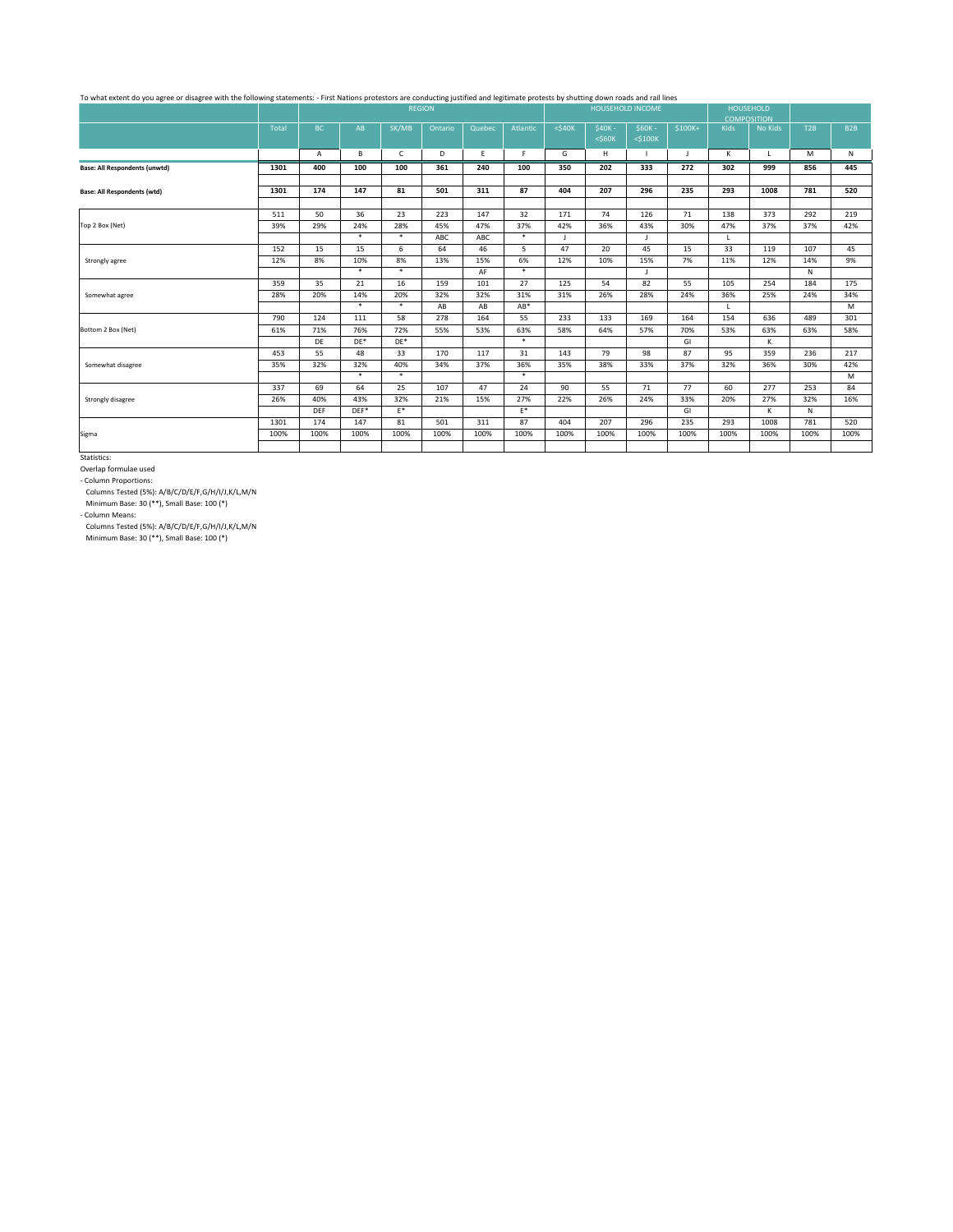|                                      |       |      |        |                | <b>REGION</b> |        |                  | <b>HOUSEHOLD INCOME</b> |              |               |          |                    | <b>HOUSEHOLD</b> |      |                  |
|--------------------------------------|-------|------|--------|----------------|---------------|--------|------------------|-------------------------|--------------|---------------|----------|--------------------|------------------|------|------------------|
|                                      |       |      |        |                |               |        |                  |                         |              |               |          | <b>COMPOSITION</b> |                  |      |                  |
|                                      | Total | BC   | AB     | SK/MB          | Ontario       | Quebec | Atlantic         | $<$ \$40 $K$            | $$40K -$     | $$60K -$      | $$100K+$ | <b>Kids</b>        | No Kids          | T2B  | B <sub>2</sub> B |
|                                      |       |      |        |                |               |        |                  |                         | $<$ \$60 $K$ | $<$ \$100 $K$ |          |                    |                  |      |                  |
|                                      |       | A    | B      | $\mathsf{C}$   | D             | E      | F.               | G                       | H            | $\perp$       | J        | K                  | $\mathsf{L}$     | M    | N                |
| <b>Base: All Respondents (unwtd)</b> | 1301  | 400  | 100    | 100            | 361           | 240    | 100              | 350                     | 202          | 333           | 272      | 302                | 999              | 856  | 445              |
| <b>Base: All Respondents (wtd)</b>   | 1301  | 174  | 147    | 81             | 501           | 311    | 87               | 404                     | 207          | 296           | 235      | 293                | 1008             | 781  | 520              |
|                                      |       |      |        |                |               |        |                  |                         |              |               |          |                    |                  |      |                  |
|                                      | 712   | 109  | 96     | 50             | 218           | 177    | 62               | 220                     | 117          | 154           | 134      | 160                | 552              | 463  | 249              |
| Top 2 Box (Net)                      | 55%   | 62%  | 65%    | 62%            | 44%           | 57%    | 71%              | 54%                     | 57%          | 52%           | 57%      | 55%                | 55%              | 59%  | 48%              |
|                                      |       | D    | D*     | $\mathsf{D}^*$ |               | D      | $DE*$            |                         |              |               |          |                    |                  | N    |                  |
|                                      | 220   | 42   | 43     | 26             | 55            | 38     | 17               | 70                      | 40           | 48            | 32       | 45                 | 176              | 161  | 59               |
| Strongly agree                       | 17%   | 24%  | 29%    | 32%            | 11%           | 12%    | 19%              | 17%                     | 19%          | 16%           | 14%      | 15%                | 17%              | 21%  | 11%              |
|                                      |       | DE   | $DE^*$ | $DE*$          |               |        | $\mathsf{D}^{*}$ |                         |              |               |          |                    |                  | N    |                  |
|                                      | 492   | 66   | 53     | 25             | 163           | 139    | 45               | 150                     | 77           | 107           | 101      | 116                | 376              | 302  | 190              |
| Somewhat agree                       | 38%   | 38%  | 36%    | 31%            | 33%           | 45%    | 52%              | 37%                     | 37%          | 36%           | 43%      | 39%                | 37%              | 39%  | 37%              |
|                                      |       |      | $\ast$ | $\ast$         |               | CD     | ABCD*            |                         |              |               |          |                    |                  |      |                  |
|                                      | 589   | 66   | 51     | 30             | 283           | 134    | 25               | 185                     | 90           | 141           | 101      | 133                | 456              | 318  | 271              |
| Bottom 2 Box (Net)                   | 45%   | 38%  | 35%    | 38%            | 56%           | 43%    | 29%              | 46%                     | 43%          | 48%           | 43%      | 45%                | 45%              | 41%  | 52%              |
|                                      |       |      | $\ast$ | $\ast$         | ABCEF         | F      | $\ast$           |                         |              |               |          |                    |                  |      | M                |
|                                      | 405   | 47   | 37     | 24             | 181           | 101    | 16               | 118                     | 65           | 94            | 77       | 99                 | 306              | 206  | 199              |
| Somewhat disagree                    | 31%   | 27%  | 25%    | 29%            | 36%           | 33%    | 18%              | 29%                     | 32%          | 32%           | 33%      | 34%                | 30%              | 26%  | 38%              |
|                                      |       |      | $\ast$ | $\ast$         | AF            | F.     | $\ast$           |                         |              |               |          |                    |                  |      | M                |
|                                      | 184   | 19   | 14     | $\overline{7}$ | 102           | 32     | 9                | 66                      | 25           | 47            | 24       | 34                 | 150              | 112  | 72               |
| Strongly disagree                    | 14%   | 11%  | 10%    | 8%             | 20%           | 10%    | 11%              | 16%                     | 12%          | 16%           | 10%      | 12%                | 15%              | 14%  | 14%              |
|                                      |       |      | $\ast$ | $\ast$         | <b>ABCEF</b>  |        | $\ast$           |                         |              |               |          |                    |                  |      |                  |
|                                      | 1301  | 174  | 147    | 81             | 501           | 311    | 87               | 404                     | 207          | 296           | 235      | 293                | 1008             | 781  | 520              |
| Sigma                                | 100%  | 100% | 100%   | 100%           | 100%          | 100%   | 100%             | 100%                    | 100%         | 100%          | 100%     | 100%               | 100%             | 100% | 100%             |
|                                      |       |      |        |                |               |        |                  |                         |              |               |          |                    |                  |      |                  |

To what extent do you agree or disagree with the following statements: - Canada's indigenous peoples are treated well by the Canadian government

Statistics:

Overlap formulae used

- Column Proportions:

Columns Tested (5%): A/B/C/D/E/F,G/H/I/J,K/L,M/N

Minimum Base: 30 (\*\*), Small Base: 100 (\*)

- Column Means:

Columns Tested (5%): A/B/C/D/E/F,G/H/I/J,K/L,M/N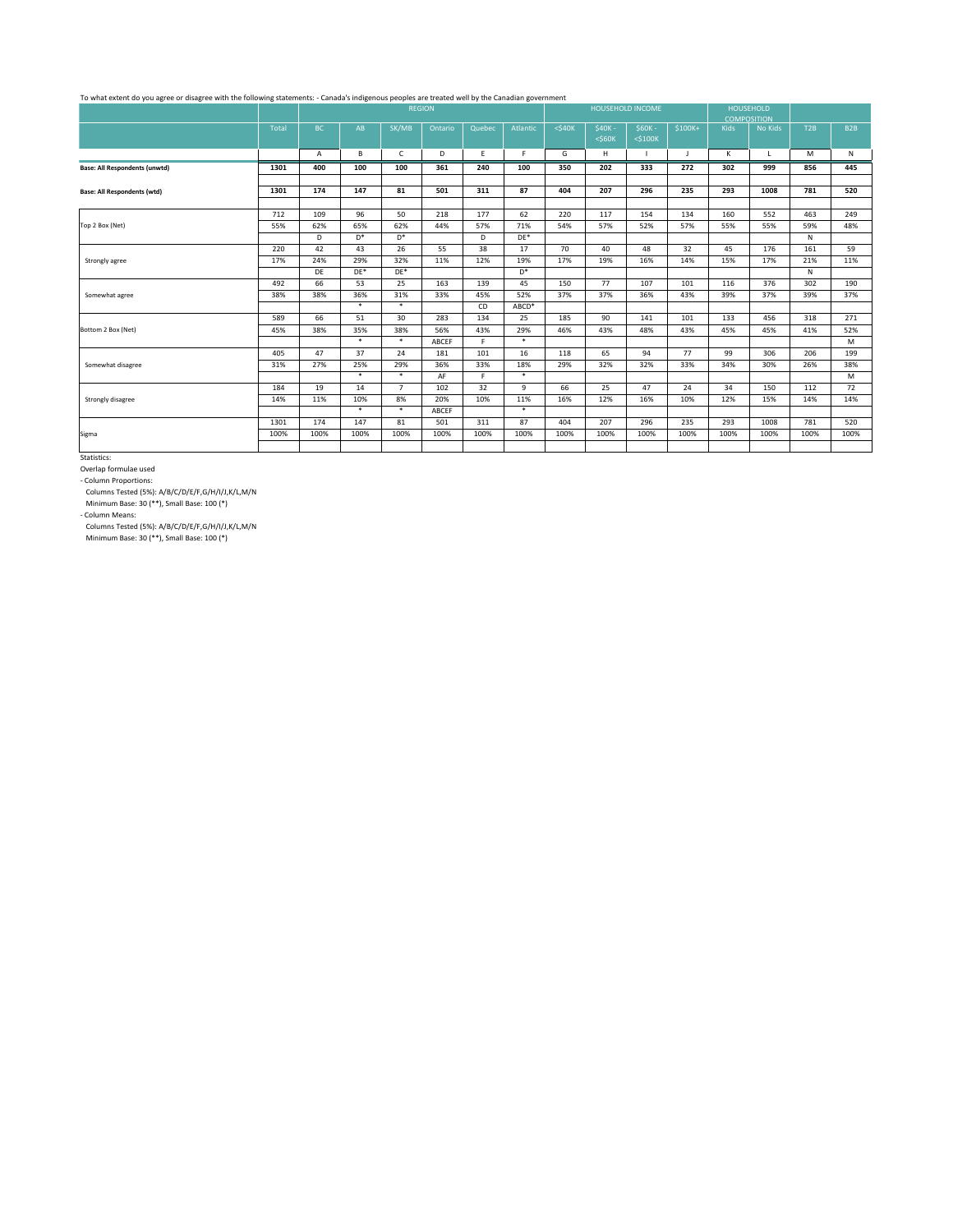|                                      |       |           |        |              | <b>REGION</b> |              |          | <b>HOUSEHOLD INCOME</b> |              |               |          |                    | <b>HOUSEHOLD</b> |      |                  |
|--------------------------------------|-------|-----------|--------|--------------|---------------|--------------|----------|-------------------------|--------------|---------------|----------|--------------------|------------------|------|------------------|
|                                      |       |           |        |              |               |              |          |                         |              |               |          | <b>COMPOSITION</b> |                  |      |                  |
|                                      | Total | BC        | AB     | SK/MB        | Ontario       | Quebec       | Atlantic | $<$ \$40 $K$            | $$40K -$     | $$60K -$      | $$100K+$ | <b>Kids</b>        | <b>No Kids</b>   | T2B  | B <sub>2</sub> B |
|                                      |       |           |        |              |               |              |          |                         | $<$ \$60 $K$ | $<$ \$100 $K$ |          |                    |                  |      |                  |
|                                      |       | A         | B      | $\mathsf{C}$ | D             | E            | F.       | G                       | H            |               | J        | K                  | L.               | M    | N                |
| <b>Base: All Respondents (unwtd)</b> | 1301  | 400       | 100    | 100          | 361           | 240          | 100      | 350                     | 202          | 333           | 272      | 302                | 999              | 856  | 445              |
| <b>Base: All Respondents (wtd)</b>   | 1301  | 174       | 147    | 81           | 501           | 311          | 87       | 404                     | 207          | 296           | 235      | 293                | 1008             | 781  | 520              |
|                                      |       |           |        |              |               |              |          |                         |              |               |          |                    |                  |      |                  |
|                                      | 971   | 119       | 101    | 51           | 390           | 248          | 63       | 296                     | 153          | 233           | 172      | 230                | 741              | 577  | 394              |
| Top 2 Box (Net)                      | 75%   | 68%       | 68%    | 63%          | 78%           | 80%          | 72%      | 73%                     | 74%          | 79%           | 73%      | 79%                | 74%              | 74%  | 76%              |
|                                      |       |           | $\ast$ | $\ast$       | AC            | ABC          | $\ast$   |                         |              |               |          |                    |                  |      |                  |
|                                      | 398   | 46        | 31     | 14           | 192           | 94           | 21       | 119                     | 53           | 104           | 70       | 101                | 298              | 268  | 130              |
| Strongly agree                       | 31%   | 27%       | 21%    | 18%          | 38%           | 30%          | 24%      | 30%                     | 26%          | 35%           | 30%      | 34%                | 30%              | 34%  | 25%              |
|                                      |       |           | $\ast$ | $\ast$       | <b>ABCF</b>   | $\mathsf{C}$ | $\ast$   |                         |              |               |          |                    |                  | N    |                  |
|                                      | 573   | 72        | 70     | 37           | 197           | 154          | 42       | 177                     | 100          | 129           | 102      | 129                | 443              | 309  | 264              |
| Somewhat agree                       | 44%   | 41%       | 48%    | 45%          | 39%           | 50%          | 49%      | 44%                     | 48%          | 43%           | 43%      | 44%                | 44%              | 40%  | 51%              |
|                                      |       |           | $\ast$ | $\ast$       |               | D            | $\ast$   |                         |              |               |          |                    |                  |      | M                |
|                                      | 330   | 56        | 46     | 30           | 111           | 63           | 24       | 108                     | 54           | 63            | 63       | 63                 | 267              | 204  | 126              |
| Bottom 2 Box (Net)                   | 25%   | 32%       | 32%    | 37%          | 22%           | 20%          | 28%      | 27%                     | 26%          | 21%           | 27%      | 21%                | 26%              | 26%  | 24%              |
|                                      |       | <b>DE</b> | $E^*$  | $DE^*$       |               |              | $\ast$   |                         |              |               |          |                    |                  |      |                  |
|                                      | 221   | 36        | 24     | 17           | 81            | 46           | 18       | 61                      | 39           | 47            | 50       | 42                 | 180              | 136  | 85               |
| Somewhat disagree                    | 17%   | 21%       | 16%    | 21%          | 16%           | 15%          | 20%      | 15%                     | 19%          | 16%           | 21%      | 14%                | 18%              | 17%  | 16%              |
|                                      |       |           | $\ast$ | $\ast$       |               |              | $\ast$   |                         |              |               |          |                    |                  |      |                  |
|                                      | 108   | 20        | 23     | 13           | 31            | 16           | 6        | 47                      | 14           | 16            | 12       | 21                 | 87               | 67   | 41               |
| Strongly disagree                    | 8%    | 11%       | 15%    | 16%          | 6%            | 5%           | 7%       | 12%                     | 7%           | 5%            | 5%       | 7%                 | 9%               | 9%   | 8%               |
|                                      |       | DE        | $DE*$  | $DE*$        |               |              | $\ast$   | $\mathsf{U} \cdot$      |              |               |          |                    |                  |      |                  |
|                                      | 1301  | 174       | 147    | 81           | 501           | 311          | 87       | 404                     | 207          | 296           | 235      | 293                | 1008             | 781  | 520              |
| Sigma                                | 100%  | 100%      | 100%   | 100%         | 100%          | 100%         | 100%     | 100%                    | 100%         | 100%          | 100%     | 100%               | 100%             | 100% | 100%             |
|                                      |       |           |        |              |               |              |          |                         |              |               |          |                    |                  |      |                  |

## To what extent do you agree or disagree with the following statements: - The federal government must act now to help raise the quality of life of Canada's aboriginal peoples

Statistics:

Overlap formulae used

- Column Proportions:

Columns Tested (5%): A/B/C/D/E/F,G/H/I/J,K/L,M/N

Minimum Base: 30 (\*\*), Small Base: 100 (\*)

- Column Means:

Columns Tested (5%): A/B/C/D/E/F,G/H/I/J,K/L,M/N